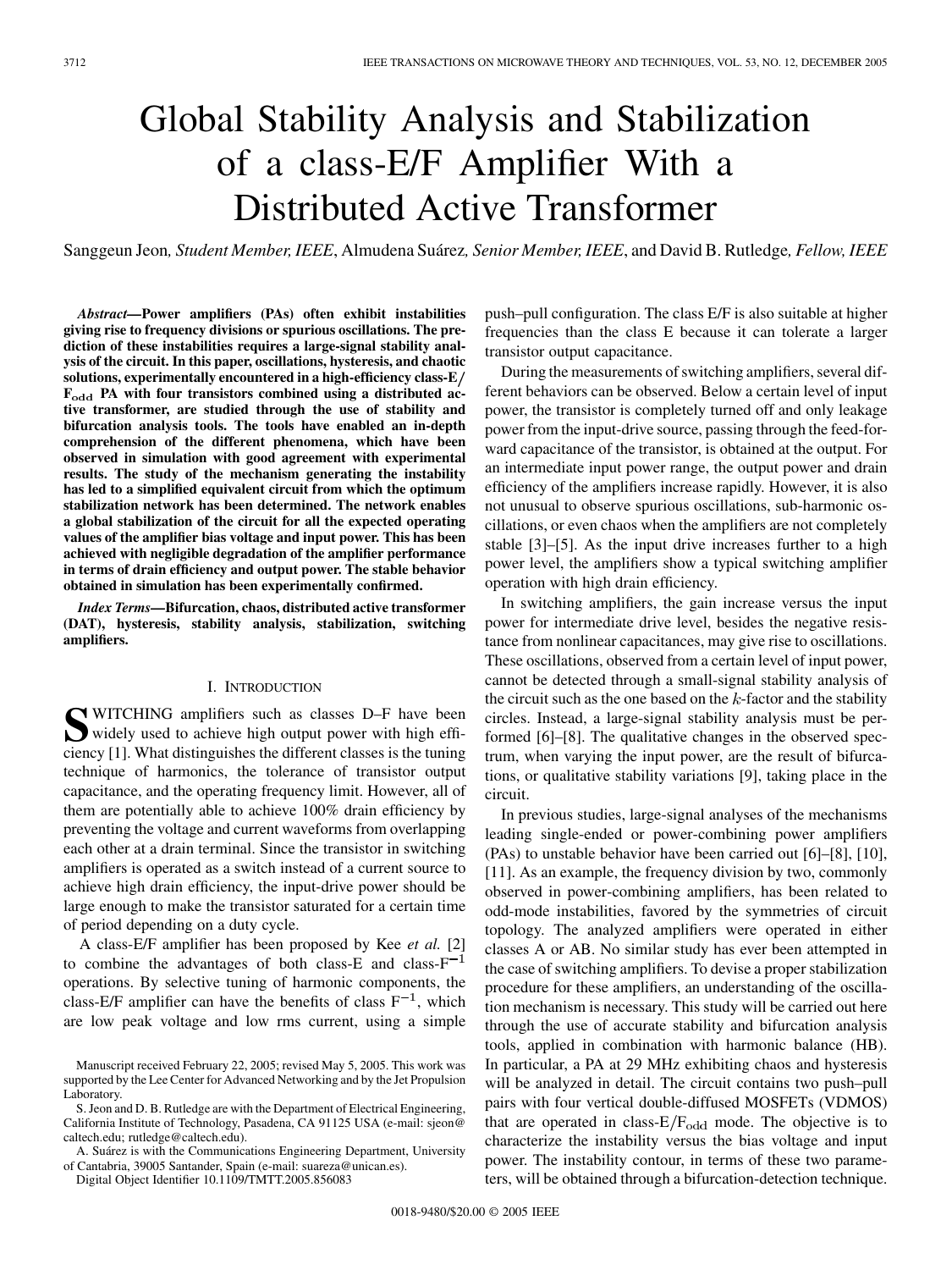

Fig. 1. Schematic of the class- $E/F_{\text{odd}}$  PA with sketches of the voltage waveforms at the main circuit nodes. Two push–pull pairs are formed by  $M_1-M_2$  and  $M_3-M_4$ , although the transistors in each pair are in different transistor packages. The AG with an ideal bandpass filter inside the dashed box is not a part of the amplifier, but will be connected to one of the drain terminals for the stability analysis in Section V.

A suitable stabilization network will then be designed in order to globally suppress the instability.

This paper is organized as follows. In Section II, the class-E  $F_{\text{odd}}$  PA operation is briefly summarized. In Section III, the measurement results, showing unstable behavior, are presented. In Section IV, the transistor-modeling efforts, in order to obtain reliable simulation results, are discussed. In Section V, the application of the stability and bifurcation analysis techniques is presented. Finally, Sections VI and VII, respectively, deal with the stabilization procedure and the measurement results.

# II. OPERATION OF CLASS- $E/F_{odd}$  PA WITH A DISTRIBUTED ACTIVE TRANSFORMER (DAT)

A class- $E/F_{\text{odd}}$  PA has been designed and implemented with discrete components at 29 MHz. Four VDMOS transistors are combined using a distributed active transformer (DAT) [\[12](#page-10-0)], [\[13](#page-10-0)]. Fig. 1 shows a schematic of the amplifier with sketches of voltage waveforms at the gate and drain terminals. By the symmetry and double differential drive of the amplifier, each transistor pair  $(M_1-M_2$  and  $M_3-M_4$ ) can be considered to be operated in the class- $E/F_{\text{odd}}$  mode independently. A capacitor  $C_{\text{res}}$  and the magnetization inductance of the output transformer build a parallel resonance at the operating frequency, and present appropriate tuning impedances to the transistors at the fundamental and odd harmonics for the class- $E/F_{odd}$  operation. Since each transistor pair is driven in push–pull, as shown in Fig. 1, a virtual ground develops at the center of the pair so that the impedance seen by a transistor is near zero at all odd harmonics if the  $Q$  factor of the parallel resonant tank is high enough. Therefore, the drain voltage waveforms become half-sinusoidal and 180° out-of-phase between each pair of transistors.

The secondary circuits of the two output transformers are connected in series, which forms a DAT. The DAT provides each transistor pair with a 2 : 1 output impedance transformation, as well as output power combining. The DAT is made of two pieces of thick copper tape, stacked together, with a cross section of



Fig. 2. Variation of the gain and drain efficiency of the class- $E/F_{\text{odd}}$  PA versus the saturated output power. The output power is varied by changing the drain bias voltage.

 $4.8 \text{ mm} \times 1.3 \text{ mm}$  each. The copper tape provides an inductance required for the output resonant tank with a high- $Q$  factor of 600, which minimizes the ohmic loss under a high current flowing through them. It should be noted that the center of the primary circuit of the DAT is an ideal point for the dc feed owing to the virtual ground formed at the fundamental and odd harmonics.

# III. EXPERIMENTAL RESULTS

The amplifier was experimentally characterized using a Yaesu FT-840 transceiver, a Bird oil-filled 30-dB 2-kW attenuator as a load, a Bird 4421 power meter, and an Agilent E4407B spectrum analyzer. Fig. 2 shows the measured gain and drain efficiency as a function of output power when the amplifier is driven by sufficiently large input power.

The variation of the measured output spectrum at a drain bias  $V_{DD}$  = 72 V with different input-drive power is presented in Fig. 3. As shown in Fig. 3(a), for low input power, only a leakage signal is obtained at the amplifier output. When the input power  $P_{\text{in}}$  reaches  $P_{\text{in}} = 5.5$  W, the output spectrum turns into the one in Fig. 3(b). The continuity of this spectrum suggests chaotic behavior. Two peaks can be seen on each side of the fundamental line at the input frequency of 29 MHz. The distance from each peak to this fundamental line is approximately 4 MHz. As the input power is further increased, this kind of spectrum continues to be observed until the input power reaches  $P_{\text{in},2} = 13.0 \text{ W}$ . From this value on, the spectrum becomes the proper one, shown in Fig. 3(c). The amplifier behaves in the expected switching mode with high drain efficiency (Fig. 2). Note that even harmonics are much more attenuated than odd harmonics because of the push–pull operation of the amplifier.

The reverse sense of input power variation has also been considered and we have found a hysteresis phenomenon. If the input power is reduced, the chaotic spectrum is observed until the value  $P_{\text{in,3}} = 5.3$  W is reached and a mixer-like spectrum is obtained. Thus, chaos is observed for the input power below the value  $P_{\text{in}} = 5.5$  W at which it had originated when increasing the power. As we decrease the power further from  $P_{\text{in},3} = 5.3$  W, the amplifier behaves in a self-oscillating mixer regime. The input signal at 29 MHz  $(f_{in})$  mixes with a self-oscillation at approximately 4 MHz  $(f_a)$  and gives the output power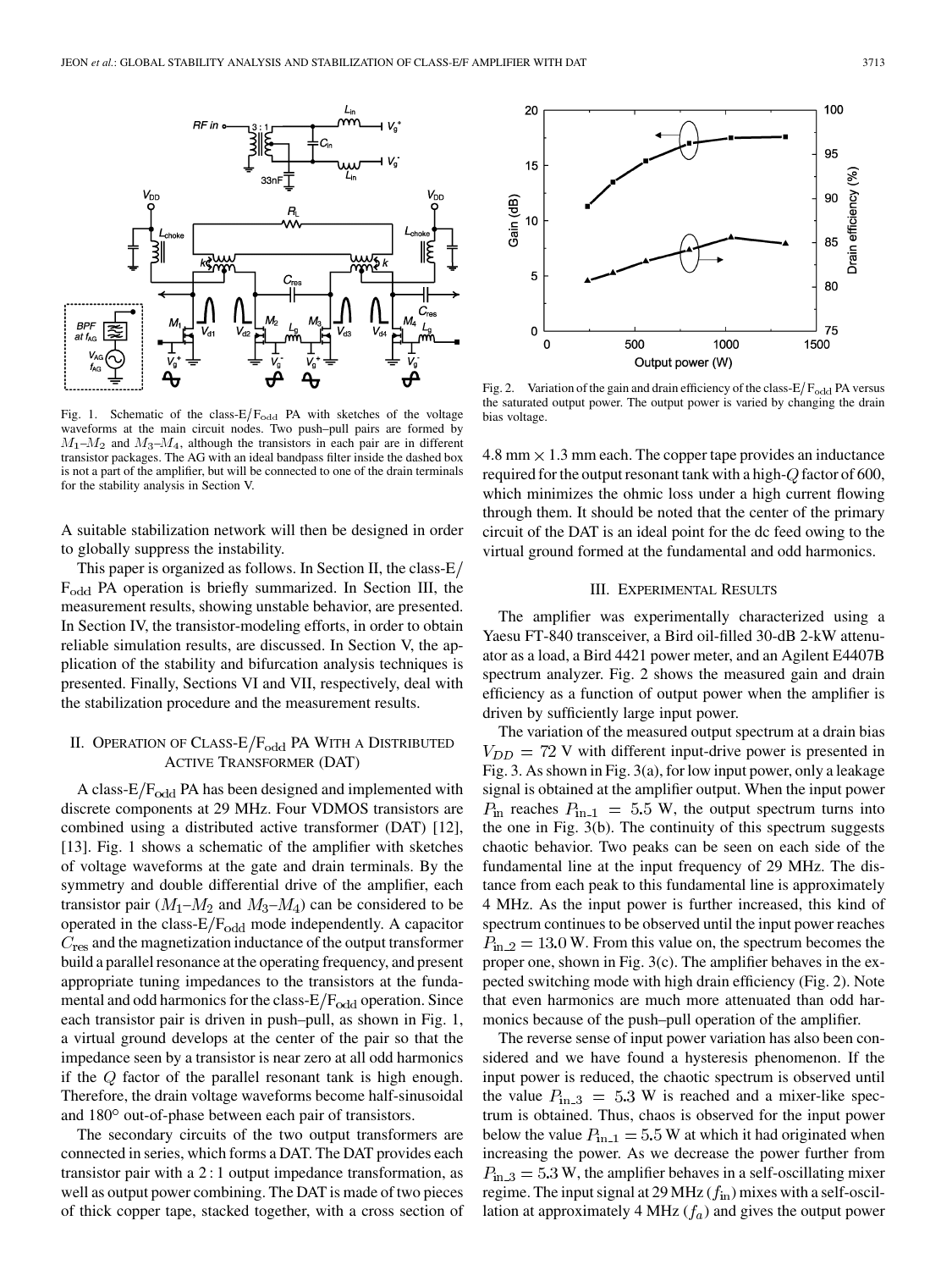

Fig. 3. Variation of the measured output power spectrum when increasing the input power. (a)  $P_{\text{in}} = 4$  W, showing leakage power at the input-drive frequency. (b)  $P_{\text{in}} = 10 \text{ W}$ , showing a chaotic spectrum. (c)  $P_{\text{in}} = 16.5 \text{ W}$ , showing the proper spectrum in switching-mode operation.

spectrum of Fig. 4. It is interesting to note that the intermodulation products with even orders at the oscillation frequency  $f_{\text{in}} \pm 2nf_a$  (*n*: positive integer) are stronger than those with odd orders at this frequency  $f_{\text{in}} \pm (2n-1) f_a$ . This is attributed to the common-mode oscillation in each push–pull pair, which will be discussed in more detail in Section V-C. If the input power con-



Fig. 4. Quasi-periodic output power spectrum observed near the bifurcation boundary when the input power is decreased. The circuit behaves in a selfoscillating mixer regime at the input-drive frequency  $f_{\rm in} = 29$  MHz and the oscillation frequency  $f_a \approx 4$  MHz.

tinues to be reduced, the oscillation vanishes at the input power  $P_{\text{in}_-4} = 5.0 \text{ W}.$ 

To summarize, as the input power increases, the amplifier undergoes bifurcations at the values  $P_{\text{in-1}} = 5.5$  W (jump to chaotic solution) and  $P_{\text{in},2} = 13.0 \text{ W}$  (extinction of oscillation). When the input power decreases, the amplifier undergoes bifurcations at the values  $P_{\text{in,3}} = 5.3 \text{ W}$  (extinction of chaotic solution) and  $P_{\text{in-4}} = 5.0$  W (extinction of oscillation).

# IV. TRANSISTOR MODELING

As stated in Section I, one of the objectives of this study is to fully understand the different instability phenomena, involving self-oscillation, chaos, and hysteresis, which have been observed in the measurements. With this aim, stability and bifurcation analysis tools will be applied to the PA in combination with HB. In order for the simulation tools to be successful, accurate models for the different linear and nonlinear elements will be necessary. Thus, special effort has been devoted to the transistor modeling.

The active device employed in the amplifier is the ARF473 VDMOS from Advanced Power Technology Inc., Bend, OR [[14\]](#page-10-0). It is a matched pair of power transistors with a maximum drain voltage of 500 V and rms drain current of 10 A for each transistor.

The transistor is modeled primarily as a voltage-controlled current source with two nonlinear capacitances [[15\]](#page-10-0), [[16\]](#page-10-0). One is the drain-to-source capacitance  $C_{ds}$ . This is modeled as a reverse-biased diode in which the parameters of the junction capacitance are fitted in order to match the measured capacitance as a function of the drain bias voltage. The other is the feedback capacitance between the gate and drain. The values of the feedback capacitance are extracted from the data sheet of the transistor, and a junction capacitance model is also used to fit the values. The gate-to-source capacitance is assumed to be constant as a first-order approximation [[16\]](#page-10-0). The parasitic resistances and inductances at both gate and drain are also incorporated in the model as linear elements.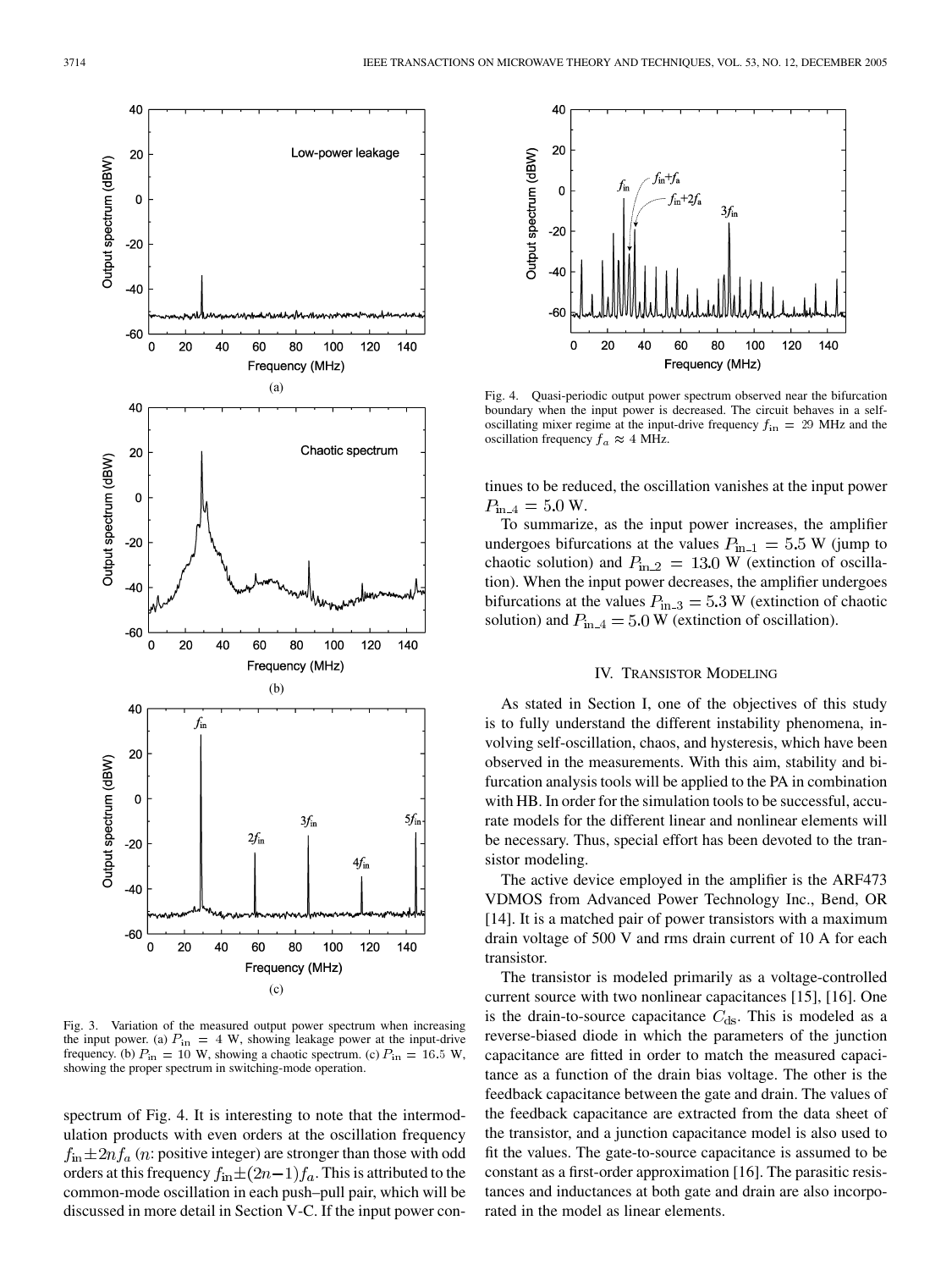# V. STABILITY ANALYSIS

As shown in Section III, different instability phenomena have been observed in the experimental characterization of the class- $E/F_{odd}$  amplifier including self-oscillation, chaos, and hysteresis. Thus, the stability analysis of the amplifier will be a demanding one, involving different kinds of tools. The entire analysis procedure is presented as follows.

#### *A. Local Stability Analysis*

The initial objective is to analyze the stability of the amplifier solution for several values of drain bias voltage and input power at which unstable behavior had been experimentally observed. The stability analysis is based on the linearization of the amplifier circuit about its large-signal steady-state regime at the input-drive frequency  $f_{\text{in}}$  calculated with HB and 15 harmonic components. To obtain this linearization, a small-signal current generator is connected to a particular circuit node. Due to the complex topology of the amplifier circuit, different observation nodes must be considered. The generator operates at a frequency  $f$ , nonrationally related to  $f_{\text{in}}$ . The purpose of the generator is to enable the determination of the total impedance function  $Z_{\text{in}}$  at the frequency  $f$  at the observation node [\[17](#page-10-0)]. This is obtained by taking the ratio of the node voltage to the injected current using the conversion-matrix approach [\[18](#page-10-0)]. In this way, a single-input single-output transfer function is calculated to which pole-zero identification will be later applied.

Initially, the operation conditions of  $V_{DD} = 72$  V and  $P_{in} =$ W, for which instability had experimentally been observed, were considered. By sweeping  $f$  and representing the real and imaginary parts of the admittance function  $Y_{\text{in}} = 1/Z_{\text{in}}$ , a critical resonance at 5.6 MHz was found at the drain terminal of any of the four transistors. Negative conductance and a zero crossing of the susceptance with positive slope were obtained, which are the startup conditions for an oscillation at that frequency [\[19](#page-10-0)].

For a more rigorous stability analysis, pole-zero identification was applied to  $Z_{\text{in}}$  [\[18](#page-10-0)]. Since all circuit nodes share the same characteristic equation [\[20](#page-10-0)], the pole values are independent of the particular location of the current generator. However, exact pole-zero cancellations may occur at some current-generator locations. Thus, the need for the initial consideration of different observation nodes arises. Applying this technique, a pair of complex-conjugate poles are found on the right-hand side of the complex plane for the considered conditions of  $V_{DD} = 72$  V and  $P_{\text{in}} = 10$  W, confirming the unstable behavior (Fig. 5).

Now the variation of the input power will be considered. When increasing the input power from a very small value, the critical poles evolve, as shown in Fig. 5. The amplifier solution is initially stable with the poles located on the left-hand side of the complex plane. When increasing the input power, the critical poles cross the imaginary axis at  $P_{\text{in-}Hl} = 6.1 \text{ W}$ . From this power value, the amplifier periodic solution becomes unstable. At  $P_{\text{in-}Hl}$ , a Hopf bifurcation [\[21](#page-10-0)] is obtained (the additional sub-index  $l$  means lower boundary). This Hopf bifurcation gives rise to the onset of an oscillation at the frequency 4.8 MHz, which is determined by the imaginary part of the poles. As the power continues to increase, the poles move further to the right, turn, and cross the imaginary axis again to the left-hand side at



Fig. 5. Evolution of the critical poles with increasing input power for  $V_{DD}$  = 72 V. For simplicity, only poles in the upper half of the complex plane have been represented. The input power has been increased from 5 to 15 W by 1-W step. The poles cross to the right-hand side of the complex plane for  $P_{\text{in-}Hl} = 6.1 \text{ W}$ and return to the left-hand side for  $P_{\text{in-}Hu} = 13.5 \text{ W}$ .

the input power value  $P_{\text{in} \_H u} = 13.5 \text{ W}$  (the sub-index u denotes upper boundary). At this power value, the oscillation vanishes. This corresponds to an inverse Hopf bifurcation occurring at  $P_{\text{in} H u}$ .

The above stability analysis provides the input-power range for which the amplifier periodic solution is unstable and, thus, unobservable. At  $P_{\text{in-}Hl}$ , an oscillation is generated giving rise to a self-oscillating mixer regime. At  $P_{\text{in-}Hu}$ , the oscillation is extinguished and the amplifier recovers stability. Note that the stability analysis of the amplifier periodic solution does not enable by itself the prediction of the experimentally observed hysteresis phenomenon. Actually, in the experiment, chaotic and mixer-like spectra had been found for the input power below  $P_{\text{in-}Hl}$  as well, which is not explained by the previous analysis. Hysteresis is associated with Hopf bifurcations of the subcritical type [[21\]](#page-10-0). The determination of the bifurcation type requires higher order derivatives of the circuit equations about the bifurcation point [[22\]](#page-10-0), which is beyond the scope of this paper. A different technique will be used in this study, which will be demonstrated in Section V-D.

# *B. Instability Contour*

The amplifier circuits generally have one or more parameters, susceptible to be varied in the different applications. The designer will be interested in knowing the parameter ranges, which give rise to unstable operation of the amplifier. In the case of this amplifier, the parameters are the drain bias voltage  $V_{DD}$  and the input power  $P_{\text{in}}$ . Thus, the objective will be the determination of the set of  $(V_{DD}, P_{\text{in}})$  values with unstable behavior. The set will be delimited by the Hopf-bifurcation locus, containing the points at which the oscillation is generated or extinguished, depending on the variation sense of the parameters [\[21](#page-10-0)].

To obtain this locus, the continuity of local bifurcations is taken into account, according to which the oscillation amplitude tends to zero at the Hopf bifurcation. Unlike previous study [\[7](#page-9-0)], the small-signal current generator, introduced in Section V-A, will be used here to obtain the input-admittance function  $Y_{\text{in}}$ at the observation node. This generator operates at a frequency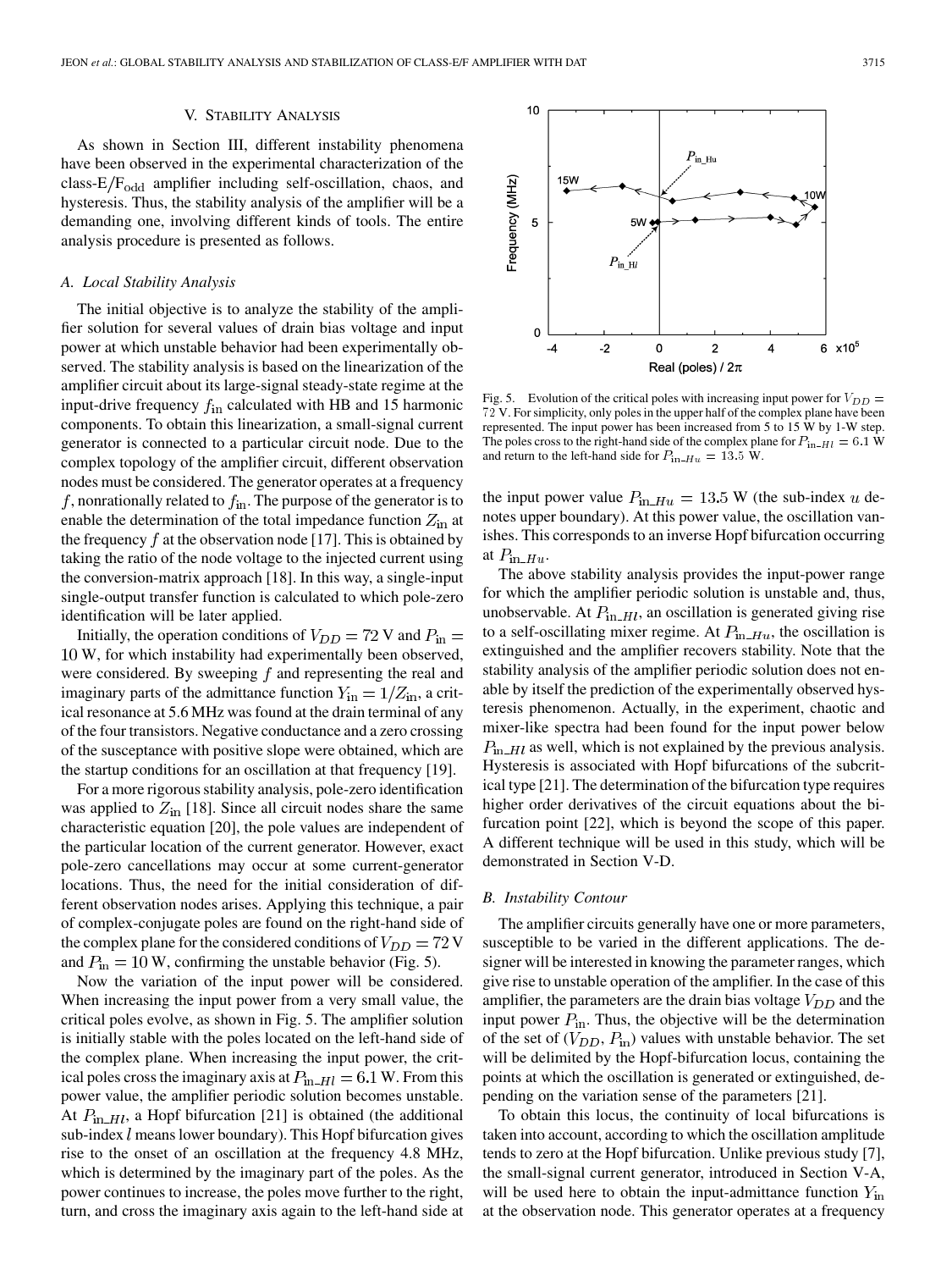

Fig. 6. Instability contour (solid line). The Hopf-bifurcation locus delimits the  $V_{DD}$  and  $P_{\text{in}}$  values for which the amplifier periodic solution is unstable. Experimental points have been superimposed. Squares indicate the upper border. In the lower border, triangles indicate the onset of instability for increasing input power, whereas stars indicate recovering of stable behavior for decreasing power. The dashed line shows the input power variation in the pole-zero identification of Fig. 5. Note that both analyses show good consistency in bifurcation points.

f, nonrationally related with  $f_{\text{in}}$ . The admittance  $Y_{\text{in}}$  is calculated as the ratio between the delivered current and node voltage by means of the conversion-matrix approach. At the bifurcation point, occurring for  $f = f_a$ , both the real and imaginary parts of the input admittance vanish. This oscillation condition is fulfilled for oscillation amplitude tending to zero, as expected at the Hopf-bifurcation point. Thus, the Hopf-bifurcation locus, which delimits the unstable behavior region in terms of  $V_{DD}$  and  $P_{\text{in}}$ , is obtained by solving the following system:

$$
Y_{\rm in}(f_a, V_{DD}, P_{\rm in}) = 0\tag{1}
$$

with  $f_a$  being the oscillation frequency. The above system (1) is solved through error minimization or optimization, using HB with 15 harmonic components and the conversion-matrix approach. The goals are Real $(Y_{\text{in}}) = 10^{-18}$  S and  $\text{Imag}(Y_{\text{in}}) =$  $10^{-18}$  S. There exist three unknowns, i.e.,  $f_a$ ,  $V_{DD}$ , and  $P_{\text{in}}$ , in the two equations given by the real and imaginary parts of  $Y_{\text{in}}$ . This gives a curve in the plane defined by the bias voltage  $V_{DD}$ and the input power  $P_{\text{in}}$ . Note that the oscillation frequency  $f_a$  must be included in the calculation, as the frequency is autonomous and, thus, varies along the locus.

The application of the above technique to the class- $E/F_{odd}$ PA has provided the instability contour of Fig. 6. The dashed line shows the input power variation at  $V_{DD} = 72$  V considered in the pole-zero identification of Fig. 5. The consistency in the bifurcation points resulting from both analyses should be noted. Through several applications of the pole-zero identification technique, the unstable region is confirmed to be inside the locus. The locus exhibits three points of infinite slope. To pass through these points, we switch the sweep parameter between  $V_{DD}$  and  $P_{\text{in}}$ . Thus, the entire contour has been traced, enabling accuracy in the determination of the unstable operation region.

In Fig. 6, experimental points have been superimposed. In the lower border, two different sets of experimental points are represented. The triangles correspond to the points at which the amplifier becomes unstable for increasing input power. A

chaotic regime is immediately obtained at most of the represented points, as shown in the spectra of Fig. 3. The stars correspond to the oscillation extinction for decreasing input power. The two sets of points show the hysteresis phenomenon discussed in Section III. On the other hand, in the upper border, no hysteresis has been experimentally obtained and only one set of measured points has been represented by squares. This set of points shows good agreement with the upper section of the simulated locus.

The instability contour provides the set of points at which the amplifier periodic solution becomes unstable, i.e., at which a pair of complex-conjugate poles cross the imaginary axis to the right-hand side of the complex plane. Thus, in the lower border, the contour must agree with the set of experimental points providing the instability threshold for increasing input power. As can be seen in Fig. 6, the obtained locus enables a good prediction of this set of values represented by triangles. The prediction of the hysteresis interval demands a different procedure to be presented in Section V-D.

# *C. Analysis of the Self-Oscillating Mixer Regime*

For understanding of the oscillation mechanism, a steadystate analysis of the circuit in its undesired self-oscillating mixer regime has been carried out. The oscillating solution will exist inside the instability contour of Fig. 6. Due to the hysteresis phenomenon, it may also exist for input-power values below the lower border of the instability contour.

In order to obtain the oscillating solution in HB, a two-tone analysis must be carried out. One of the fundamentals is the input-drive frequency  $f_{\text{in}}$ . The other fundamental is the oscillation frequency  $f_a$ . By default, HB will converge to the amplifier periodic solution, with zeroes at all spectral lines containing  $f_a$ . In order to avoid this, an auxiliary generator (AG) is introduced into the circuit [\[21](#page-10-0)] for simulation purposes only. When choosing a voltage AG, this generator is connected in parallel at a circuit node. We will use the drain node, as in Section V-A. The AG operates at the oscillation frequency, i.e.,  $f_{\text{AG}} \equiv f_a$ , and must be an open circuit at all other frequencies. Thus, an ideal bandpass filter is used in series with the AG (Fig. 1). Furthermore, the AG must not perturb the circuit steady-state solution. This is ensured by imposing a zero value to its current-to-voltage relationship  $Y_{\text{AG}} = I_{\text{AG}} / V_{\text{AG}} = 0$ , where  $I_{\rm AG}$  and  $V_{\rm AG}$  are the current and voltage of the AG, respectively. For given  $V_{DD}$  and  $P_{\text{in}}$ , the amplitude  $V_{\text{AG}}$  and the frequency  $f_{\rm AG}$  of the AG are calculated in order to fulfill the condition  $Y_{\rm AG}(V_{\rm AG}, f_{\rm AG}) = 0$ . Even though the amplifier contains four transistors, only one AG, connected at one of the drain terminals, is necessary to determine the oscillating steady state.

To investigate the nature of the oscillation, the phase at each drain terminal of the four transistors has been analyzed at different harmonic frequencies (see Table I). At the oscillation frequency  $f_a$ , the two transistors in the same pair are in-phase, whereas the two pairs are  $180^\circ$  out-of-phase. However, at the input-drive frequency  $f_{\text{in}}$ , the original phase-shift relationships are maintained, i.e.,  $180^\circ$  phase shift between the two transistors in the same pair and  $180^\circ$  phase shift between the two pairs as well. Other phase relationships exist at intermodulation products of the two frequencies. The oscillation can be understood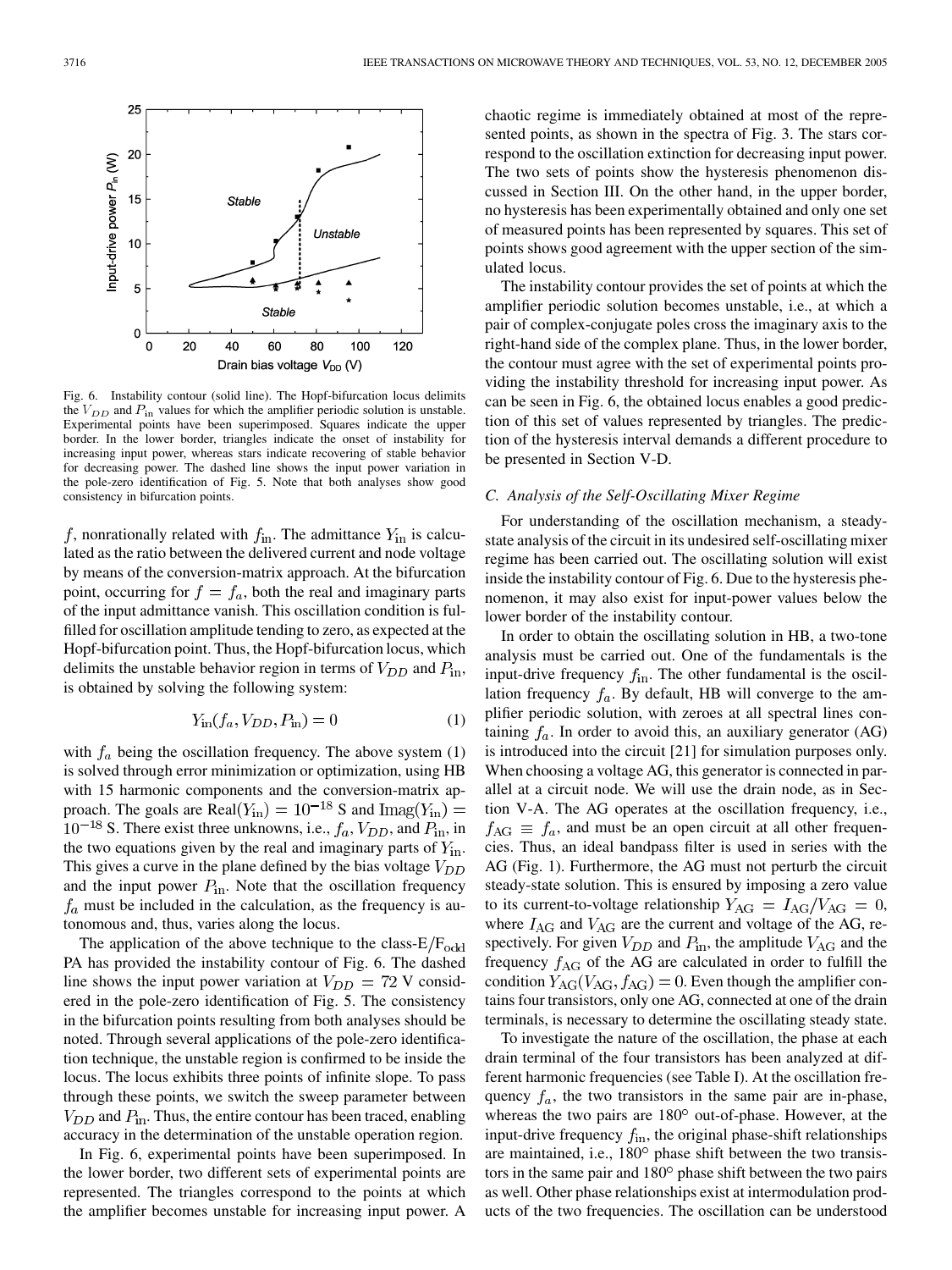TABLE I PHASE OF SIGNALS WITH DIFFERENT FREQUENCIES AT EACH DRAIN TERMINAL OF THE FOUR TRANSISTORS ( $V_{D1} \sim V_{D4}$  are Defined in Fig. 1)



Fig. 7. Comparison of two simulated drain voltage waveforms  $V_{d1}$  and  $V_{d2}$ in the same push–pull pair. The slowly varying envelopes at the oscillation frequency appear to be in-phase, whereas the fast-varying carriers are out-of-phase.

as the result of the negative resistance exhibited by the transistor under relatively strong pumping signal and the resonant circuit formed with the equivalent capacitance and inductance seen from the drain terminals. This equivalent circuit will be discussed in detail in Section VI.

The two drain voltage waveforms in the same push–pull pair, i.e.,  $V_{d1}$  and  $V_{d2}$ , are compared in Fig. 7. It can be seen that the slowly-varying envelopes at  $f_a$  are in-phase, whereas the fastvarying carriers at  $f_{\text{in}}$  show a 180 $^{\circ}$  phase shift from each other.

Since the amplifier is operated in push–pull, the in-phase drain voltage waveforms at the oscillation frequency will ideally be cancelled, presenting no power in the output spectrum. This explains why the intermodulation products of the form  $f_{\text{in}} \pm (2n-1) f_a$  (*n*: positive integer) are much more attenuated than those having the form  $f_{\text{in}} \pm 2nf_a$ , as can be seen in Fig. 4. In a practical amplifier, however, no perfect cancellation can occur due to the imperfect symmetry.

Taking the above phase relationships into account, different virtual-ground and virtual-open planes can be considered in the circuit topology. At the input-drive frequency  $f_{\text{in}}$ , virtual-ground planes exist between any of two adjacent transistors. At the oscillation frequency  $f_a$ , two virtual-ground planes are located between the two push–pull pairs, as shown in Fig. 8. In addition, two virtual-open planes develop at the symmetry planes of the pairs.

Considering these virtual-ground and virtual-open plane concepts, a simplified equivalent circuit at the oscillation frequency will be obtained in Section VI, which will be useful in efficiently finding the stabilization network.



Fig. 8. Schematic of the push–pull amplifier showing the virtual-ground and virtual-open planes at the oscillation frequency.



Fig. 9. Simulation of the undesired self-oscillating mixer regime of the PA. Variation of the oscillation amplitude at the drain terminal is represented with the input-drive power. The points at which the different bifurcations occur are indicated. H denotes a Hopf bifurcation and T denotes a turning point.  $H_1^1$  and  $H_u^1$  are Hopf bifurcations from the amplifier periodic regime.  $H_l^2$  is a Hopf bifurcation from the self-oscillating mixer regime.  $J_1$  and  $J_2$  indicate jumps of the solution. Chaotic solutions are observed from  $H_I^2$ , which is analyzed in Section V-E.

#### *D. Hysteresis Prediction*

To study the hysteresis phenomenon, the evolution of the self-oscillating mixer solution versus the input power will be analyzed. As discussed in Section V-C, an AG is connected to any drain terminal and the equation  $Y_{\text{AG}}(V_{\text{AG}}, f_{\text{AG}}) = 0$  is solved versus  $P_{\text{in}}$  in combination with HB. A two-fundamental frequency basis at  $f_{\text{in}}$  and  $f_{\text{AG}}$ , the latter playing the role of the oscillation frequency  $f_a$ , must be considered in the HB simulation. The resulting variation of the oscillation amplitude at the drain terminal, agreeing with  $V_{\rm AG}$ , is represented in Fig. 9. A constant bias voltage  $V_{DD} = 72$  V has been assumed. As can be seen, the curve exhibits an infinite-slope point or turning point  $T$ . To pass through this point, the sweep parameter has been switched to the oscillation amplitude  $V_{\rm AG}$  in the neighborhood of the turning point, calculating the input power  $P_{\text{in}}$  and the oscillation frequency  $f_{\rm AG}$  for each  $V_{\rm AG}$  value.

The turning point is responsible for the hysteresis phenomenon. Actually, when the input power is increased, the transition from the stable amplifier behavior to the self-oscillating mixer regime ( $J_1$  in Fig. 9) is due to a Hopf bifurcation  $H_l^1$  occurring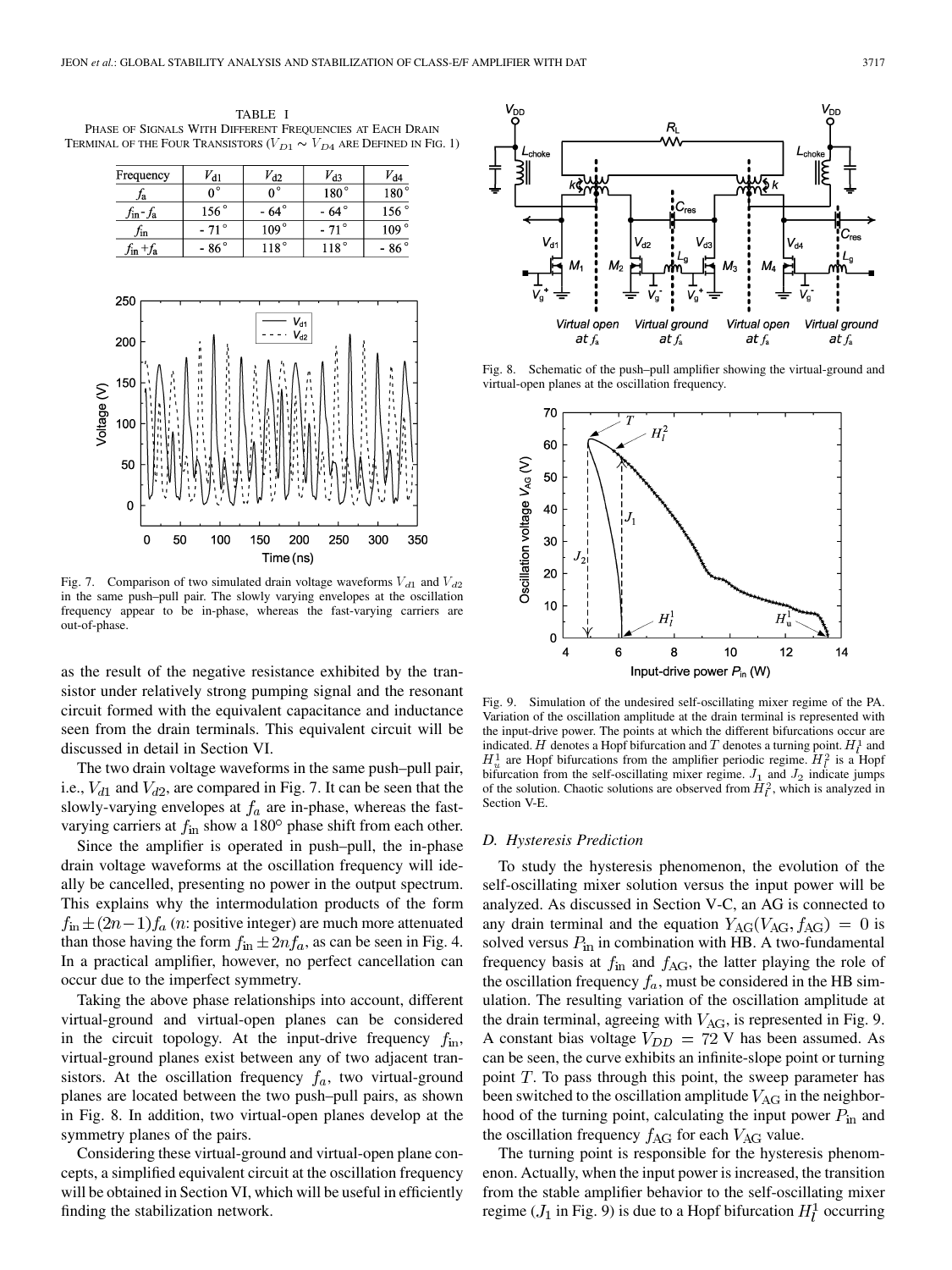in the amplifier solution. When the input power is decreased, the transition back to the stable amplifier behavior  $(J_2)$  is due to the turning point  $T$  in the self-oscillating mixer solution. Note that the simulated hysteresis interval, in terms of the input power, is in good correspondence with the experimental one shown in Fig. 6. On the other hand, no hysteresis is obtained in the upper input-power range, delimited by  $H_u^1$ , which also agrees with the measurement results.

The hysteresis phenomenon is well predicted by Fig. 9. However, in the measurement, an abrupt transition from stable amplifier behavior to the chaotic regime occurred for most  $V_{DD}$ values, when the input power was increased. The study of this chaotic solution will require additional tools, to be presented in Section V-E.

# *E. Envelope-Transient Analysis of the Oscillating Solution*

The envelope-transient enables an efficient analysis of the regimes in which two different time scales may be distinguished. In this technique, the circuit variables are expressed in a Fourier series with time-varying coefficients and a differential-equation system is obtained in these coefficients [\[23](#page-10-0)], [\[24](#page-10-0)]. The technique is efficiently applied to forced circuits. However, when used for the simulation of an oscillating regime, like that of the unstable amplifier, it generally converges to the coexisting nonoscillating solution in a similar manner to HB. To avoid this, the oscillation must be properly initialized [[25\]](#page-10-0). This can be done through the connection of an AG to the circuit at the initial envelope time  $t_0$ . The amplitude and frequency of the AG are determined through a previous HB simulation. Since the AG is used for the initialization of the solution only, it must be disconnected from the circuit for time  $t > t_0$ . After this disconnection, the circuit will evolve according to its own dynamics. The AG disconnection from the circuit can be carried out with the aid of a time-varying resistor in series with the AG [[25\]](#page-10-0) changing from zero to a very high value (ideally infinite).

The objective will be to analyze the circuit along the entire solution curve of Fig. 9, corresponding to a self-oscillating mixer regime. Thus, the variables are represented here in a Fourier series with  $f_{\text{in}}$  and  $f_{\text{AG}}$  as fundamentals, i.e., . At each point, the AG amplitude  $V_{AG}$  and frequency  $f_{AG}$ , resulting from the HB analysis in Fig. 9, are used for initialization purposes. From the point  $H_I^2$  in Fig. 9, the magnitude of the harmonic components  $|\mathbf{X}_{k,l}(t)|$  becomes time-varying [see Fig. 10(a)]. It oscillates at a few hundred kilohertz, the actual oscillation frequency depending on the input power. Thus, there is a second oscillation, in addition to the previous oscillation at approximately 4 MHz  $(f_a)$ . Together with the input-drive frequency, this gives rise to a three-fundamental regime. The simulated spectrum is shown in Fig. 10(b). To verify this qualitatively, an expanded view of the experimental spectrum near the turning point  $T$  in Fig. 9 is shown in Fig. 11. This confirms the existence of the second oscillation at approximately 500 kHz, in agreement with the envelope-transient simulation, which has enabled the efficient detection of the second oscillation.

As has been shown, there are two autonomously generated fundamentals involved in the circuit solution in addition to the input-drive frequency. According to the Ruelle–Takens theorem



Fig. 10. Envelope-transient simulation of the amplifier. (a) Time-domain evolution of the magnitude of the  $f_{\text{in}}$  harmonic component of the drain voltage when a two-fundamental basis at  $f_{\text{in}}$  and  $f_a$  is considered. (b) Spectrum of the harmonic component showing the presence of two oscillation frequencies.



Fig. 11. Expanded view of the experimental output power spectrum about the input-drive frequency.  $V_{DD}$  = 72 V and  $P_{\text{in}}$  = 5.15 W. It shows the coexistence of two oscillation frequencies at approximately 4 MHz and 500 kHz. This is in agreement with the envelope-transient simulation of Fig. 10.

[[9\]](#page-9-0), this type of solution is likely to give rise to chaos, which would explain the chaotic spectrum that was observed in the experiment [see Fig. 3(b)]. Actually, chaotic envelope variations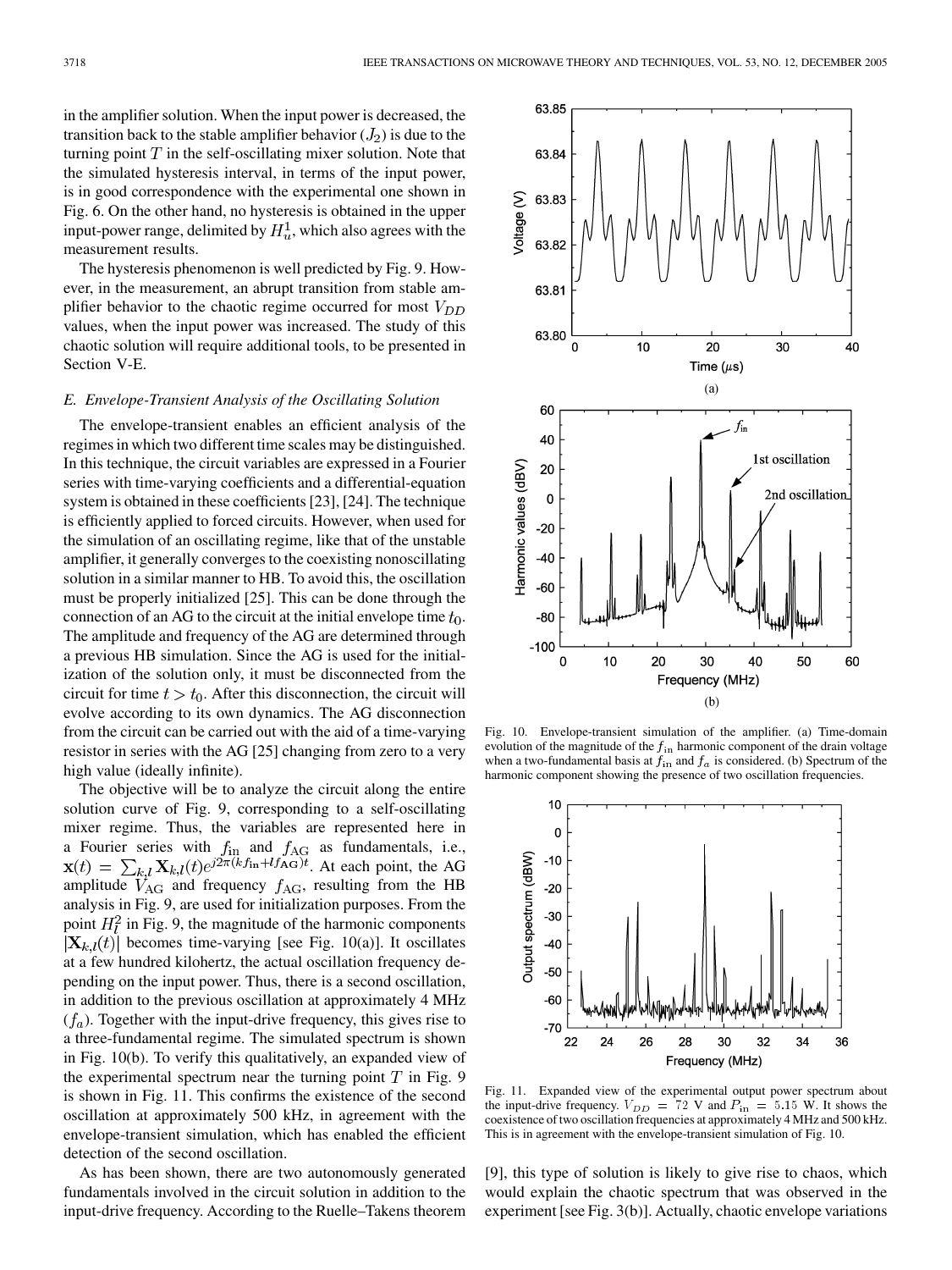have also been obtained in simulation for some values of input power. However, it should be noted that there is limited accuracy in the representation of these solutions using the two-tone basis  $f_{\rm in}$  and  $f_{\rm AG}$ .

The interval in which the self-oscillating mixer solution at  $f_{\text{in}}$  and  $f_a$  is unstable has been indicated with stars in Fig. 9. At the point  $H<sub>1</sub><sup>2</sup>$ , the self-oscillating mixer solution becomes unstable due to the generation of the second oscillation frequency. It is a Hopf bifurcation from the self-oscillating mixer regime. Thus, starting from very low input power, the amplifier periodic solution is initially stable, and as the input power is further increased, it suddenly becomes chaotic at the Hopf-bifurcation point  $H<sub>1</sub><sup>1</sup>$ . This is because the input power for the bifurcation  $H<sub>l</sub><sup>1</sup>$  is larger than the input power for the bifurcation  $H<sub>l</sub><sup>2</sup>$  so the solution jumps from  $H_l^1$  to the chaotic regime (see  $J_1$  in Fig. 9). The chaotic regime persists until the input power reaches the bifurcation point  $H_u^1$  from which the amplifier periodic solution becomes stable.

When decreasing the input power, the second oscillation vanishes at  $H_I^2$  and the self-oscillating mixer regime (at  $f_{\text{in}}$  and  $f_a$ ) becomes stable for a very short input-power interval. At the turning point  $T$ , the system jumps to the stable amplifier periodic solution  $(J_2$  in Fig. 9).

In conclusion, the bifurcation diagram of Fig. 9 gives a satisfactory explanation of the experimental observations of Fig. 3. All the different phenomena observed in the measurements are associated with the occurrence of particular types of bifurcations.

#### VI. STABILIZATION TECHNIQUE

After understanding the different phenomena observed in the measurements, the objective will be the stabilization of the amplifier. For this purpose, a stabilization network will have to be added to the circuit. In order to efficiently obtain the optimum network, a simplified equivalent circuit will be derived here taking into account the virtual-ground and virtual-open planes at the oscillation frequency, identified in Section V-C.

Fig. 12 shows the equivalent circuit that corresponds to a quarter section of the amplifier at the oscillation frequency. It is a parallel resonance oscillator composed of the transistor exhibiting negative resistance and the equivalent capacitance, inductance, and load resistance seen from the drain terminal. The output capacitance  $C_{\text{res}}$  connected between two transistor pairs is doubled due to the virtual-ground developed at the center of the capacitance, and the magnetization inductance  $L_{res}$  in the output transformer is divided by two due to the virtual-open at the center of the transformer. Note that the RF choke inductance  $L_{\rm chose}$  is also a critical element included in the equivalent circuit. The resonance frequency is 5.3 MHz, which is quite close to the oscillation frequency obtained both in measurement and simulation. This confirms the validity of the proposed equivalent circuit.

From the schematic of Fig. 12, a simple means to stabilize the amplifier is the addition of a resistor at node *N*. The value of this resistance must be small enough to avoid the oscillation for all the possible operation conditions in terms of  $V_{DD}$  and  $P_{in}$ . It also must not affect the normal operation of the amplifier.



Fig. 12. Simplified equivalent circuit of the PA at the oscillation frequency after considering the virtual-open and virtual-ground planes.



Fig. 13. Amplifier schematic with stabilization network. The stabilization network consists of a stabilization resistor  $R_{\text{stab}}$ , a second harmonic trap, and a dc-blocking capacitor  $C_{\text{dc-block}}$ .

The node *N* corresponds to the center point of the primary circuit in the output transformers. The push–pull operation introduces a virtual ground at the node for the operating frequency  $f_{\rm in}$  and odd harmonics. Hence, the addition of the resistance at the node *N* will have little effect over these frequencies. However, the resistor will impose a finite impedance to even harmonics instead of an open circuit, which would be the right termination for the class- $E/F_{\text{odd}}$  operation. Thus, a second harmonic trap at  $2f_{in}$  will be connected in series with the resistor to reduce the effect. This will provide an open circuit at the second harmonic frequency. The effect of higher even harmonics on the operation, expected to be small, will be analyzed through simulation. The schematic of the amplifier with the stabilization network is shown in Fig. 13.

Once the topology and location of the stabilization network have been determined, the next step will be the calculation of stabilization resistance value, in order to ensure stable amplifier operation for all the expected values of  $V_{DD}$  and  $P_{\text{in}}$ . An efficient technique will be applied for this purpose. The technique is based on the plot of the small-signal input admittance  $Y_{\text{in}}$ . This is calculated at the drain terminal using the small-amplitude current source and the conversion-matrix approach (see Section V-A). Comparing the frequency variation of  $Y_{\text{in}}$  with pole-zero identification results, it has been possible to associate the instability with the existence of negative conductance and resonance at the oscillation frequency. Thus, the plot of  $Y_{in}$  will allow a fast verification of these oscillation conditions.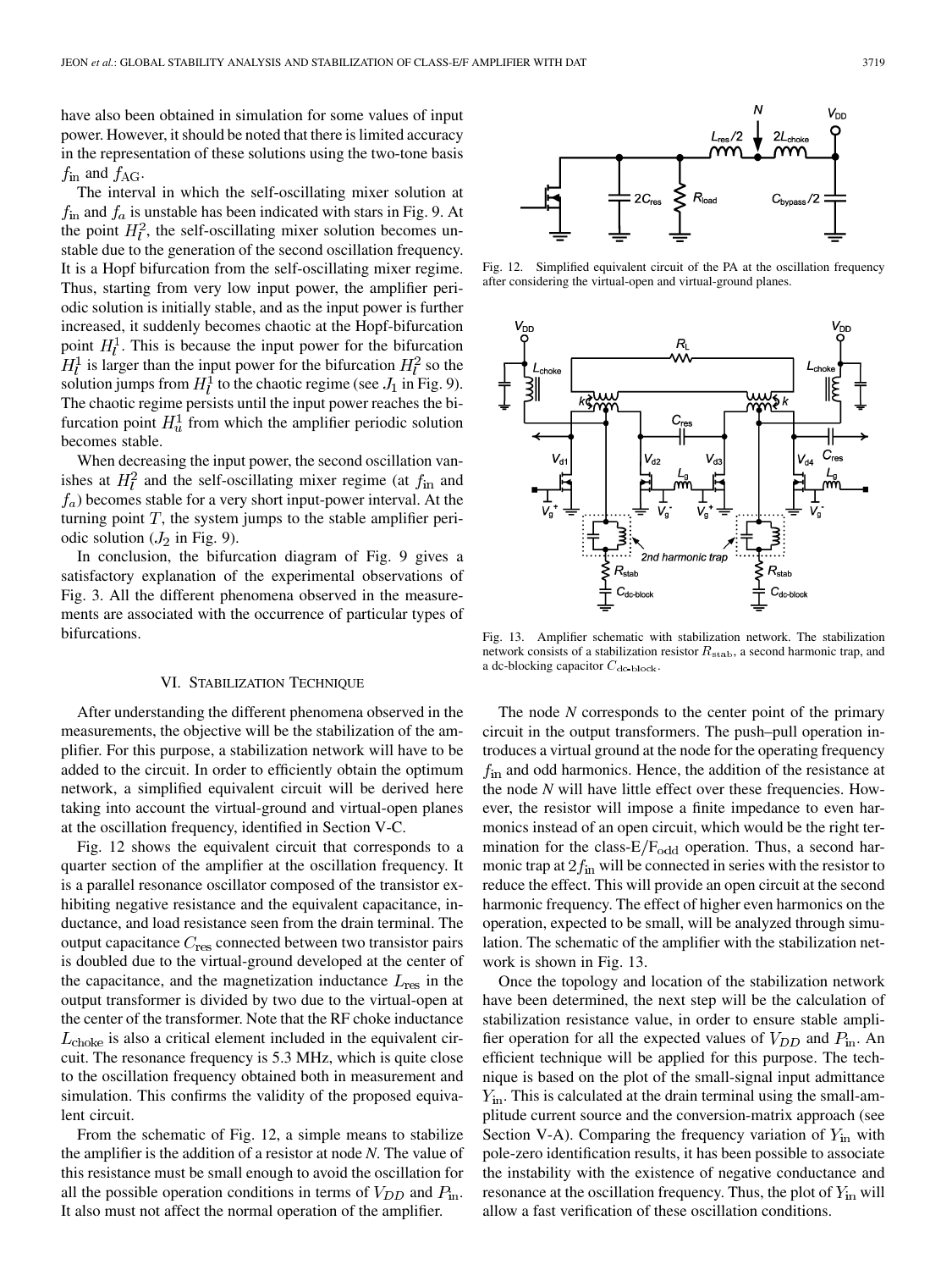Three different values of the stabilization resistance have been considered, i.e., 100, 50, and 15  $\Omega$ . For each value, two nested sweeps are carried out in the two amplifier parameters  $V_{DD}$  and  $P_{\text{in}}$ . For each ( $V_{DD}$ ,  $P_{\text{in}}$ ) point, an HB calculation is performed, together with a sweep in the current-source frequency  $f$ , using a conversion matrix. This yields the input admittance  $Y_{\text{in}}(f)$  seen by the current source. The imaginary part of  $Y_{\text{in}}(f)$  is then plotted versus the real part. The resulting plots for the original amplifier and amplifier with three indicated resistance values are shown in Fig. 14. Each admittance curve corresponds to a pair of values  $(V_{DD}, P_{\text{in}})$ . The same frequency-sweep range has been considered for each curve. In the representation, this range has been limited to 3–5.5 MHz for the sake of clarity. For global stability, no crossing of the real axis with negative conductance and positive increase of the susceptance must be obtained [\[19](#page-10-0)]. As expected, larger stability ranges are achieved as the stabilization resistance is reduced. For  $R_{\rm stab} = 15 \Omega$ , the amplifier becomes stable for all the operation values of  $V_{DD}$  and  $P_{\text{in}}$ . This has been rigorously verified by extending the range of the frequency sweep and applying pole-zero identification.

Through bifurcation detection, it is possible to directly calculate the stabilization resistance  $R_{stab}$  for given  $V_{DD}$  and  $P_{in}$ values. To achieve this, the stabilization resistance  $R_{\text{stab}}$  and the oscillation frequency  $f_a$  will be determined in order to fulfill  $Y_{\text{in}}(R_{\text{stab}}, f_a) = 0$ . For each  $V_{DD}$  and  $P_{\text{in}}$ , the resulting resistance  $R_{\text{stab}}^0$  is the maximum value allowed for stable behavior. The resistance value  $R_{\text{stab}}^0$  is actually a bifurcation value: the amplifier is unstable for  $R_{\rm stab} > R_{\rm stab}^{0}$ , whereas it is stable for  $R_{\rm stab} < R_{\rm stab}^0$ .

In order to globally determine the variation of  $R_{\text{stab}}^0$ , a sweep of  $P_{\text{in}}$  is performed for several  $V_{DD}$  values covering the expected operation ranges. For each  $V_{DD}$ , the equation  $Y_{\text{in}}(R_{\text{stab}}, f_a) = 0$  is solved to calculate  $R_{\text{stab}}^0$  versus  $P_{\text{in}}$ , which is shown in Fig. 15. As can be observed,  $R_{\text{stab}}^0$  decreases with the bias voltage. On the other hand, as  $P_{\text{in}}$  approaches values for which the amplifier periodic solution is stable, this resistance tends to infinity. From Fig. 15, a resistance value smaller than 17  $\Omega$  is required for global stabilization of the amplifier. The results are consistent with those obtained from the admittance plots of Fig. 14.

In view of the results of Figs. 14 and 15, the resistance value  $R_{\text{stab}} = 15 \Omega$  has been chosen for the corrected design of the amplifier. As the final step, the influence of this resistance on the amplifier drain efficiency and output power has been analyzed. This is shown in Fig. 16, where the drain efficiency and output power is traced versus the resistance value. As can be seen, the stabilization resistance has only a small influence. This is due to the fact that the connection point is a virtual ground at the fundamental and odd harmonics, and the second-harmonic trap has been used to maintain the connection point as an open circuit at that frequency. The higher even harmonics turned out to have negligible influence.

# VII. MEASUREMENTS OF THE STABILIZED AMPLIFIER

The amplifier has been modified for globally stable behavior by introducing the stabilization network developed in Section VI. A stabilization resistor of 15  $\Omega$  in series with the



Fig. 14. Stabilization action of the parallel resistance analyzed by means of admittance plots. Three resistance values have been considered. (a) No stabilization resistor. (b)  $R_{\text{stab}} = 100 \Omega$ . (c)  $R_{\text{stab}} = 50 \Omega$ . (d)  $R_{\rm stab} = 15 \Omega$ . In (a)–(c), the oscillation condition is satisfied for a certain parameter range and, thus, global stability is not achieved.

second harmonic trap and a dc-blocking capacitor is simply connected to the center point of each output transformer. Power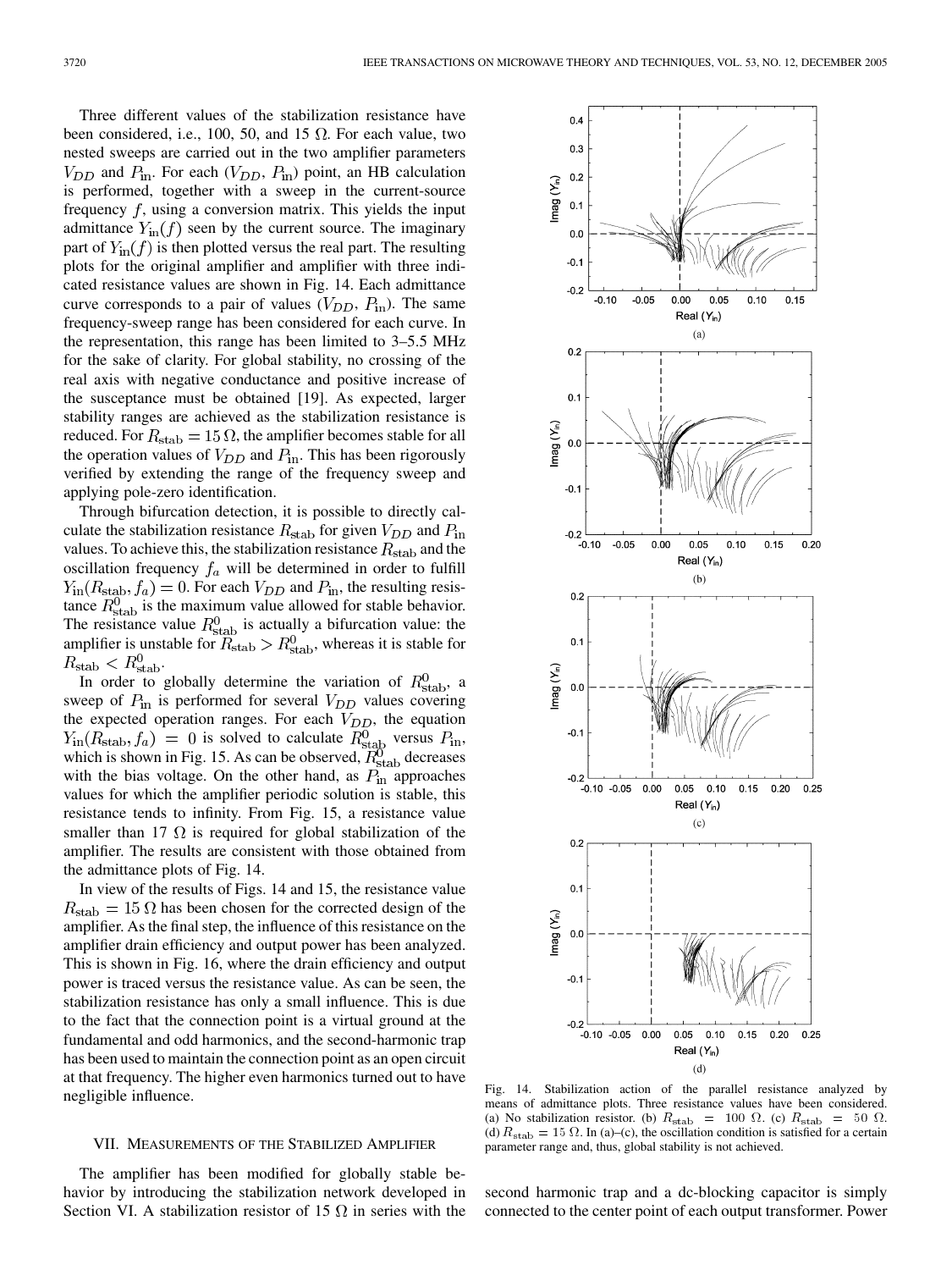<span id="page-9-0"></span>

Fig. 15. Variation of the maximum value of stabilization resistance  $R_{\text{stab}}^0$ versus the input-drive power  $P_{\text{in}}$  obtained through bifurcation analysis. Three different drain bias voltages have been considered.



Fig. 16. Variation of the amplifier drain efficiency and output power versus the value of the stabilization resistance. The drain bias voltage is assumed as  $V_{DD} = 72$  V.



Fig. 17. Measured drain efficiency versus the output power. Solid line: stabilized PA. Dashed line: original PA. Compared to the original PA, the drain efficiency is degraded by less than 0.4% for all output power levels, except for 240 W, which shows 1.3% degradation.

resistors with a 35-W rating are used in order to handle the simulated current of 0.7 A at even harmonics of the input-drive frequency. The  $Q$  factor of the second harmonic trap is carefully chosen considering a tradeoff between low impedance at

the oscillation frequency and the feasibility of realizing each component. A mica capacitor and an air-core inductor with 14-AWG copper wire are used for the second harmonic trap.

This amplifier has shown global stability over the entire range of operating conditions of  $V_{DD}$  and  $P_{\text{in}}$ , as predicted in the simulation. We never observed any oscillation or chaotic regimes. The output power spectrum was similar to Fig. 3(c) whenever the input drive was sufficient to turn on the transistors. The drain efficiency of the amplifier has been measured, which is shown in Fig. 17. As can be seen, the only significant degradation is 1.3% for 240-W output power.

# VIII. CONCLUSION

In this study, the unstable behavior of a class-E/F PA, experimentally exhibiting self-oscillation, chaos, and hysteresis, has been studied. Stability and bifurcation analysis tools have been applied to give satisfactory explanation to the different phenomena observed in the experiment, which are associated with particular kinds of bifurcations. An in-depth analysis of the oscillation mechanism has also been carried out. From this study, a simplified equivalent circuit at the oscillation frequency has been derived, enabling an efficient determination of the topology and location of the required stabilization network. An admittance plot has allowed a quick test for global stabilization. With the inclusion of the stabilization network, the PA behaves in a globally stable manner with minimum degradation in drain efficiency and output power.

# ACKNOWLEDGMENT

The authors would like to thank S. Weinreb, Jet Propulsion Laboratory, Pasadena, CA, K. Potter and F. Wang, both of the California Institute of Technology, Pasadena, and J.-M. Collantes, University of the Basque Country, Bilbao, Spain, for their advice and discussions.

# **REFERENCES**

- [1] H. L. Krauss, C. W. Bostian, and F. H. Raab, *Solid State Radio Engineering*. New York: Wiley, 1980.
- [2] S. D. Kee, I. Aoki, A. Hajimiri, and D. B. Rutledge, "The class-E/F family of ZVS switching amplifiers," *IEEE Trans. Microw. Theory Tech.*, vol. 51, no. 6, pp. 1677–1690, Jun. 2003.
- [3] E. Lau, K.-W. Chiu, J. Qin, J. Davis, K. Potter, and D. Rutledge, "High-efficiency class-E power amplifiers—Part 1," *QST*, pp. 39–42, May 1997.
- [4] M. Albulet, *RF Power Amplifiers*. New York: Noble, 2001.
- [5] J. Vidkjaer, "Instabilities in RF-power amplifiers caused by a self-oscillation in the transistor bias network," *IEEE J. Solid-State Circuits*, vol. SSC-11, no. 10, pp. 703–712, Oct. 1976.
- [6] A. Anakabe, J. M. Collantes, J. Portilla, J. Jugo, S. Mons, A. Mallet, and L. Lapierre, "Analysis of odd-mode parametric oscillations in HBT multi-stage power amplifiers," in *Eur. Microwave Week—11th GaAs Symp.*, Munich, Germany, Oct. 2003, pp. 533–536.
- [7] A. Collado, F. Ramírez, and A. Suárez, "Analysis and stabilization tools for microwave amplifiers," in *IEEE MTT-S Int. Microwave Symp. Dig.*, Fort Worth, TX, Jun. 2004, pp. 945–948.
- [8] S. Mons, J.-C. Nallatamby, R. Queré, P. Savary, and J. Obregon, "A unified approach for the linear and nonlinear stability analysis of microwave circuits using commercially available tools," *IEEE Trans. Microw. Theory Tech.*, vol. 47, no. 12, pp. 2403–2409, Dec. 1999.
- [9] J. M. T. Thompson and H. B. Stewart, *Nonlinear Dynamics and Chaos*. New York: Wiley, 1986.
- [10] D. Teeter, A. Platzker, and R. Bourque, "A compact network for eliminating parametric oscillations in high power MMIC amplifiers," in *IEEE MTT-S Int. Microwave Symp. Dig.*, Anaheim, CA, Jun. 1999, pp. 967–970.